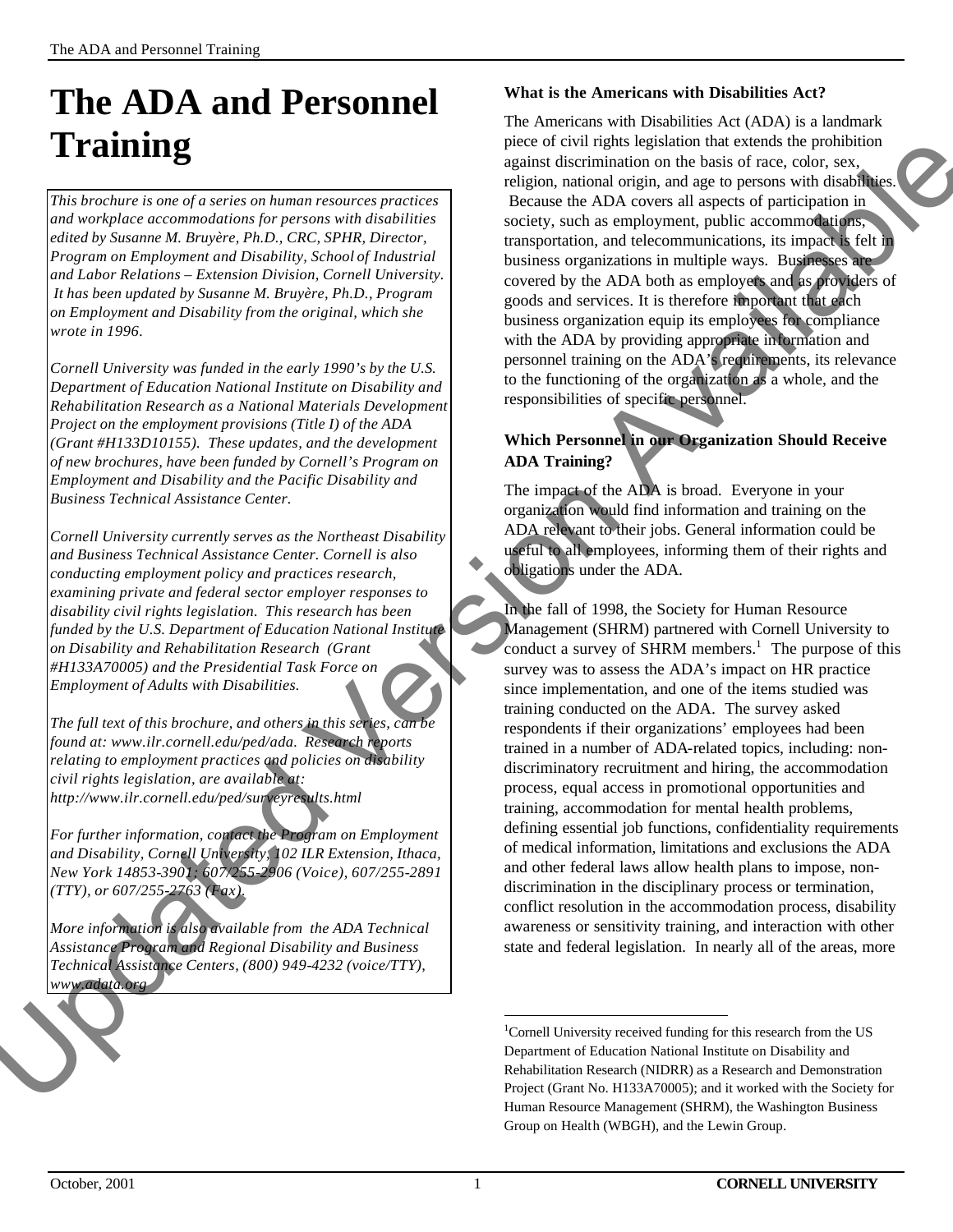than half of the respondents (813 SHRM members were interviewed) indicated their employees received training.<sup>2</sup>

Employers should consider the best way to train their personnel so that they may benefit from ADA training both to ensure that their actions are in compliance with the ADA, and that they are properly responsive to persons with disabilities. Although all employees should receive some training, there are categories of personnel that should be considered for specialized training. These include: training or staff development personnel; human resource development professionals; top management; middle managers; front line supervisors; line employees; union leadership and field representatives; benefits and compensation staff; safety and environmental health personnel; recruitment and job interviewing personnel; industrial/organizational psychologists or other personnel doing pre-employment screening; organizational development personnel; ergonomic specialists; short and long-term disability managers; technology personnel; customer relations representatives; and receptionists and others who interact with the public.

#### **Which Kinds of ADA Information Should Be Shared With These Personnel?**

All of your employees would benefit from some basic knowledge about the existence of the ADA and its requirements. More specific information should be directly relevant to the functioning of personnel in the job categories listed above, whose responsibilities might be impacted by the requirements of a particular provision of the ADA. The following are some examples of personnel training that can be considered and targeted to meet the unique information needs of personnel, dependent upon their job functioning:

- Overall knowledge of all titles of the ADA
- Knowledge specific to the ADA employment provisions
- Knowledge specific to the ADA public accommodations provisions
- Employment pre-screening and applicant interviewing under the ADA
- Medical, drug, and other testing under the ADA
- Relationship between the ADA and other state and federal employment and non-discrimination legislation Overall knowledge of all titles of the ADA<br>
• Overall knowledge of all titles of the ADA<br>
• Knowledge specific to the ADA employmen<br>
• Knowledge specific to the ADA public acco<br>
provisions<br>
• Employment pre-screening and a
	- Identifying essential job functions
	- Writing job descriptions that identify essential job functions

The reasonable accommodation process

- General information regarding specific disabilities and possible accommodations
- Job evaluation and compensation information and persons with disabilities
- Career equity/promotional considerations for persons with disabilities
- Re-skilling when disability occurs
- Non-discriminatory performance appraisals
- Impact of the ADA on accommodation requirements in personnel training
- Accessibility of information technology in the workplace
- Data/record keeping on accommodations
- Negotiation/conflict management in the reasonable accommodation process
- The place of job coaching and/or supportive employment in the reasonable accommodation process
- Customer relations with customers with disabilities

In training, selected topics, such as specific accommodations for persons with particular disabilities, may be best presented by coupling the information of an instructor familiar with the ADA with that of a professional with expertise on accommodation for such persons. Some examples of these professionals include ergonomists, physical or occupational therapists, rehabilitation counselors, supported employment specialists, mental health or drug and alcohol abuse therapist/counselors, or rehabilitation engineers. Available and the training of the ADA and the sect of the sect of distribution of the and the section of the ADA and the section of the ADA and the section of the ADA and the section of the ADA and the section of the ADA a

Other topics that may not directly relate to the requirements of the ADA, but may support the intent of the ADA are training in such topics as: attitudes toward persons with a disability; disability as a facet of diversity; effective disability management; prevention of disability through workplace safety; and effective recruitment of persons with disabilities.

The above list is not exhaustive, but representative of many content areas that can be considered for effective information sharing and staff development on the provisions of the ADA. Specific content should be targeted toward the job responsibilities of personnel receiving the training. The nature of the work itself and the kinds of work-related illnesses and disabilities that occur more often for a particular employer, may determine the focus provided on accommodations for particular types of disabling conditions.

## **Where is a Good Place to Start a Training Effort on the ADA?**

As previously mentioned, personnel at all levels of an organization would benefit from ADA information and

l <sup>2</sup>Copies of the full SHRM report are available from the SHRM Store at 1-800-444-5006. An Executive Summary is available on-line from Cornell University at http://www.ilr.cornell.edu/ped/.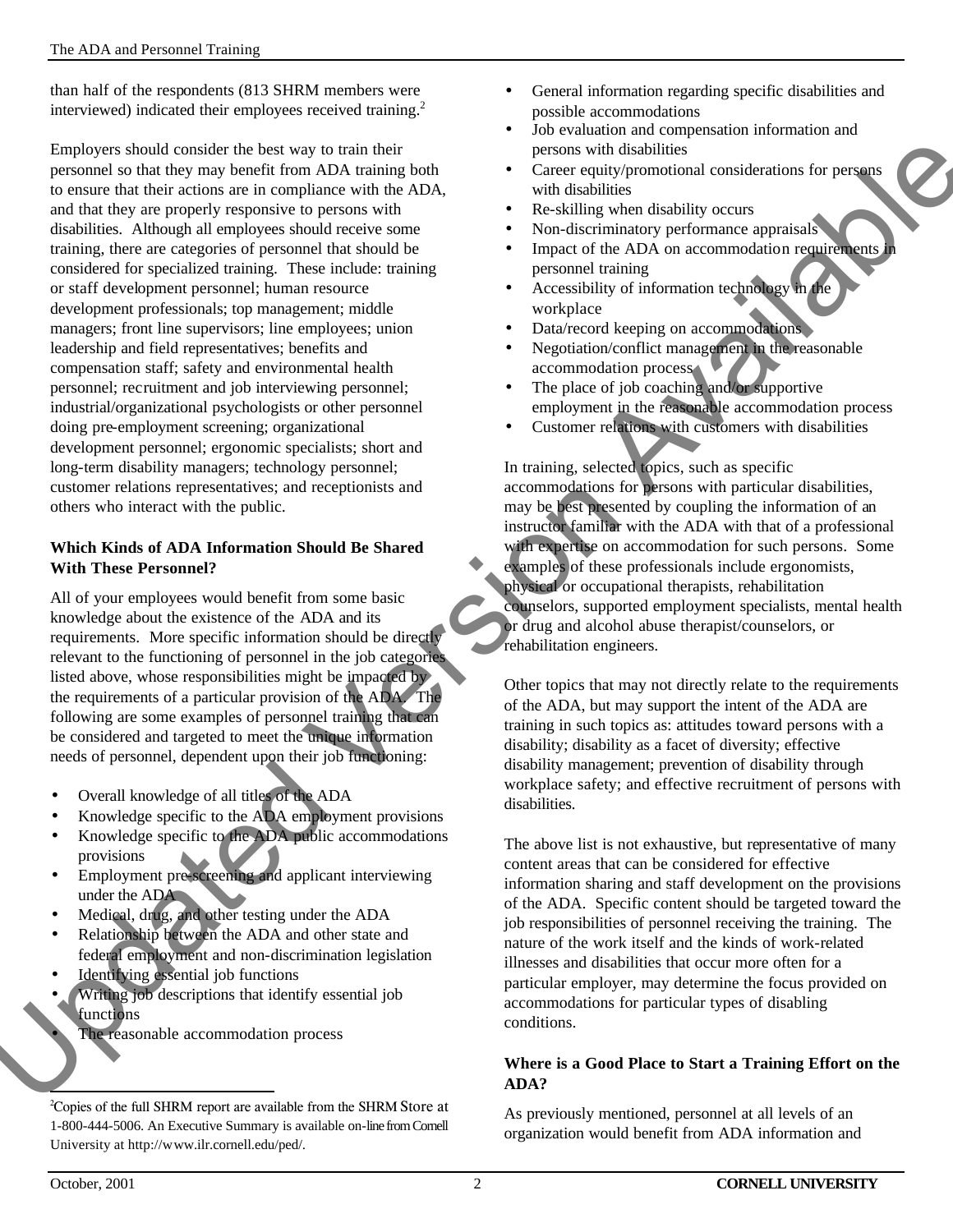training. Respondents to the SHRM/Cornell survey indicated that top management commitment to training and nondiscrimination is the number one way to effectively reduce barriers in the employment and advancement of people with disabilities. It is important that any dissemination initiative on disability nondiscrimination and diversity be seen as a company-wide commitment for a real impact to occur.

In larger companies, where human resource professionals are chiefly responsible for employee recruitment, interviewing, pre-employment screening, benefits, compensation, and training, the human resources department may be the appropriate place to focus initial information dissemination and training efforts. It would also be useful to include employee and labor relations personnel in this round of training.

Manager training should come next in larger companies (and perhaps would be first in smaller companies). Some of the topics on the ADA employment provisions, which can be targeted to the information needs of supervisors, are as follows: pre-employment screening and ADA requirements; medical, drug, and other testing; writing job descriptions with essential job functions; the reasonable accommodation process; performance expectations and the person with a disability; and equal access for persons with disabilities to staff development and promotional opportunities.

## **What are Factors to Consider for Accessibility of Training to Persons with Disabilities?**

The employment provisions of the ADA provide that no employer shall discriminate against a qualified individual with a disability in regard to job training. This means that personnel trainers, to meet the accommodation needs of a trainee with a disability, would be required to provide a reasonable accommodation absent undue hardship. Examples of possible modifications include: The distribution of the accommodation is needed to the accommodation of training. This represonnel trainers, to meet the accommodation is trainer with a disability, would be required to propressionable accommodation absent

- Restructuring or simplifying training formats to accommodate trainees with cognitive impairments
- Making training rooms wheelchair accessible
- Brailling or audio taping print materials
- Providing a sign language interpreter or reader
- Captioning videotape materials
- Being aware of environmental irritants for chemically sensitive trainees
- Advocating on behalf of a trainee for training held elsewhere, when an accommodation is needed for that individual

Trainers also might consider use of information technologies and other distance learning approaches, which are increasingly being used for personnel training. This can be a real asset for enhanced easy and cost effective access to training, allowing the user to access the classroom from his/her own office or home. However, the transformation of the Internet from a text-based medium to a robust multimedia environment has created a growing digital divide in access for people with disabilities. Previously, people with visual impairments were able to read web pages with the help of audible screen readers. Today, graphical web pages are a barrier if they do not incorporate accessible web design. The barrier created by inaccessible web pages is not limited to people with visual and mobility disabilities, but applies also to persons with learning or cognitive disabilities. Similarly, persons with hearing impairments cannot access audio or video streaming contents unless they are captioned. In advancement of<br>
the areal asset for enhanced easy and cost effective access<br>
the distribution and<br>
this the proton office or home. However, the thansformation<br>
committener for a real of the Internet from a text-bused me

Designing accessible on-line training can be beneficial to more than just employees with disabilities; many other employees will also find it more user-friendly.<sup>3</sup> Some "do's and don'ts" regarding IT access for people with disabilities include:

recognition that not all PDF formats are translatable by screen readers<sup>4</sup> (for persons with visual impairments) and therefore a text only alternative should also be included if a non-accessible version of PDF is used; • alt-tags and labels should be used to denote graphics/pictures;

- use of frames is strongly discouraged;
- avoid the use of Flash and javascript.

## **Are There Other Related Training Responsibilities to Consider?**

Under the ADA, covered entities cannot use a third-party to discriminate on their behalf. Thus, employers may have to consider the possible ADA information needs of organizations with which they have contractual relationships, such as insurance companies, third party administrators of worker compensation or health care benefits, labor unions, or employee assistance programs.

ADA Title I prohibits discriminating against a qualified individual with a disability in all terms, conditions, and privileges of employment, including health benefits. The ADA specifically prohibits a covered entity from

l

<sup>3</sup>Use "Bobby" (http://www.cast.org/bobby); "WAVE" (http://www. Temple.edu/inst\_disabilities/piat/wave/); or "LIFT" (http://www, usablenet.com) on line web site analysis tools to examine your pages. <sup>4</sup>For an example of how a screen reader works, to go web site: http://www.afb.org/info\_document\_view.asp?documentID=1284.